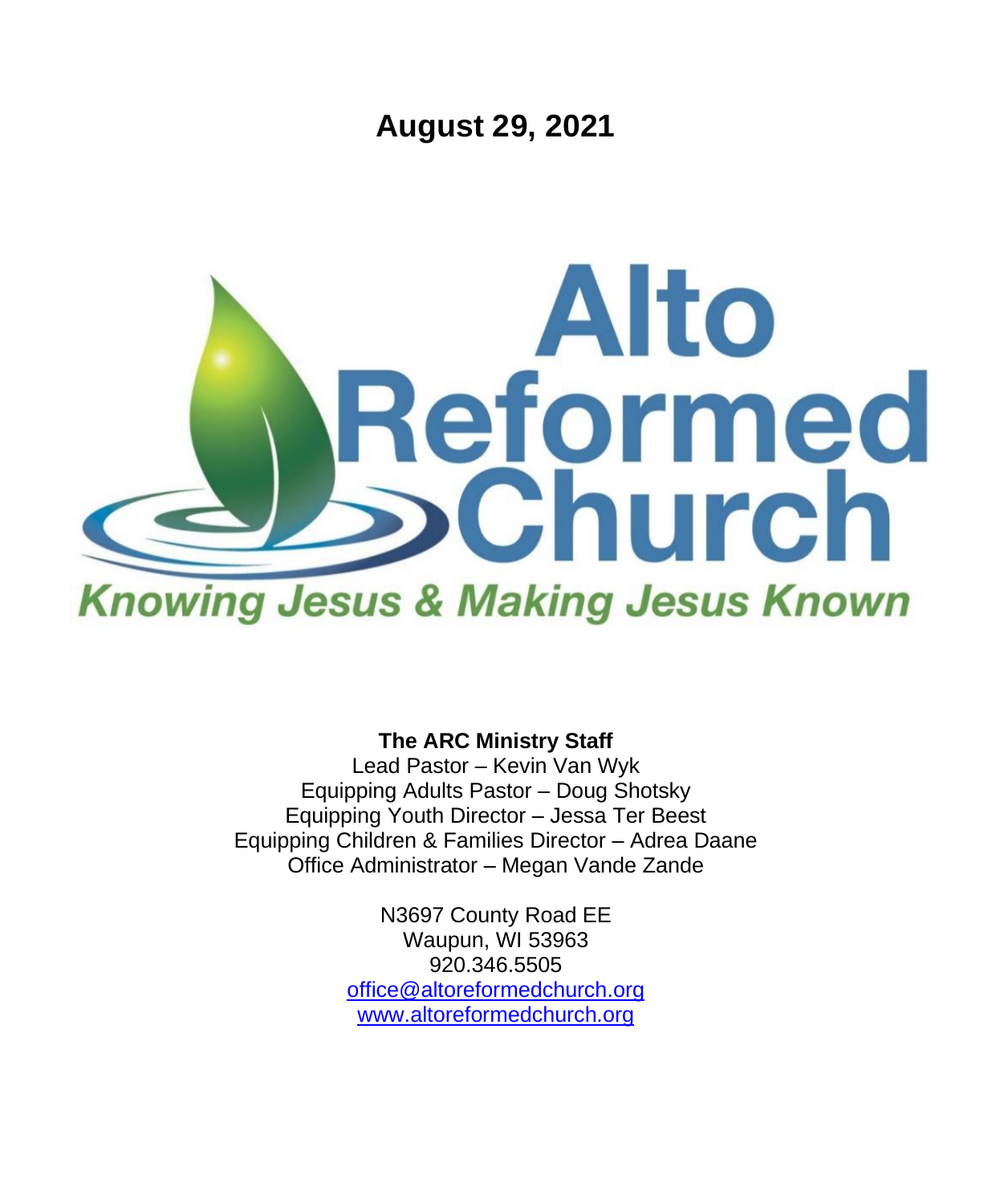## **We Approach God**

Welcome & Announcements Missionary Update – Bob Abel with Remember Nhu Praise Singing "Glory to God" "Yes, I Will"

Congregational Prayer "It is Well"

## **We Hear God's Word**

Children's Message – Brian & Jackie Tenpas

Message – The Book of Jude: The Enemy and the Mission Scripture – Jude 1:17-23

# **We Respond to God**

Prayer Special Music – Tricia & Jenica De Jager "Truth I'm Standing On"

Blessing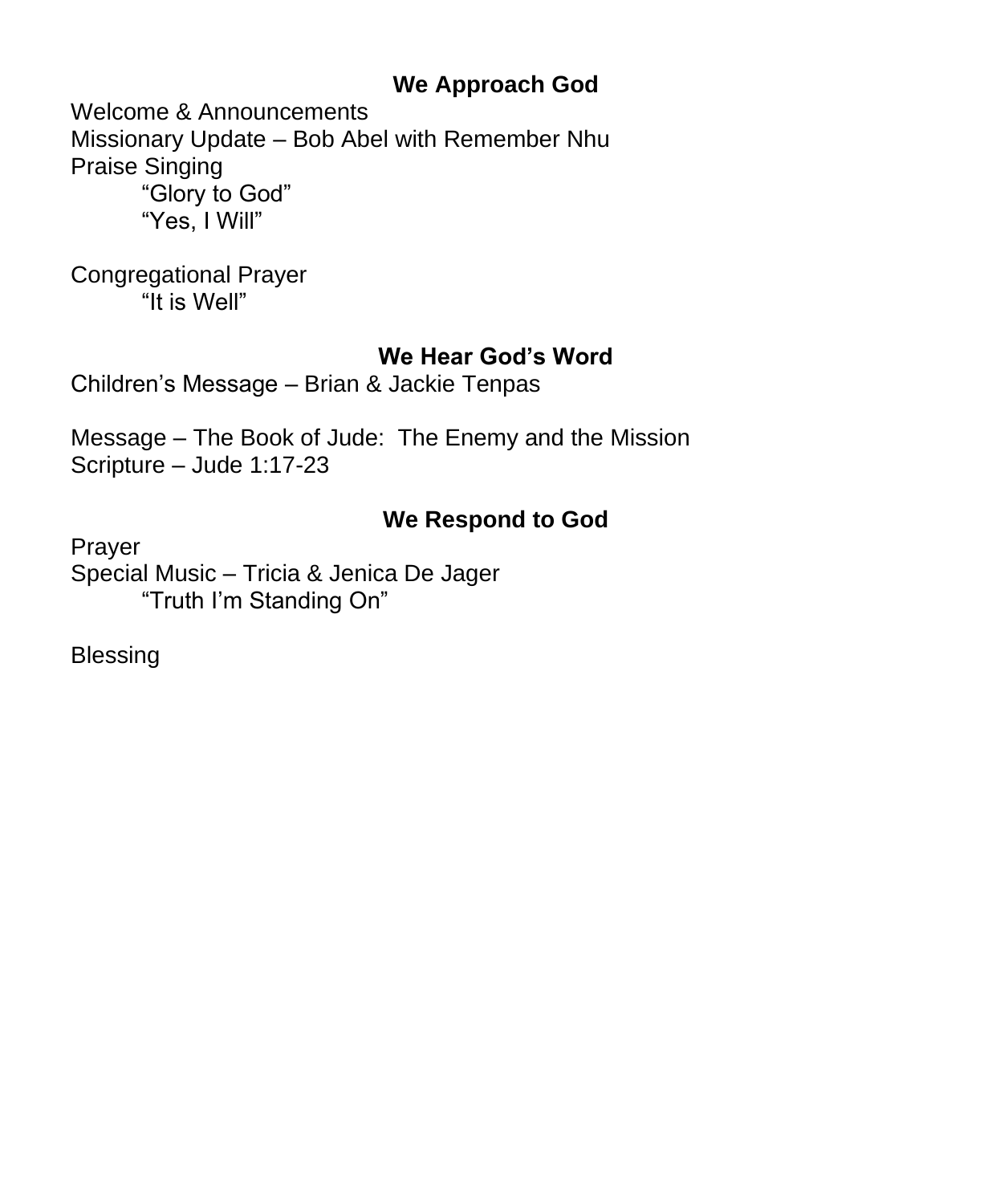

### **Sermon Notes: The Book of Jude: The Enemy and the Mission**

#### **Key Scripture: Jude 1:17-23**

Those who pose the greatest threat to the church also constitute part of its mission field. Not only are *believers responsible to identify and oppose the enemy and his error; they are also commanded to reach* out and evangelize the enemy with the truth. That is precisely what Jesus sought to do when He had meals with the Pharisees; while he denounced them as heretics, He also proclaimed to them the way of *salvation...*

- *John MacArthur*

### **3 Responses to those trapped in deception:**

**1. Be merciful to those in doubt.**

#### **2. Save others by snatching them from the fire.**

In this aspect of outreach, the challenge for believers increases. It is no longer a matter of showing *mercy; it becomes the difficult task of rescuing those who are already convinced of false teaching.* - *John MacArthur*

1 Corinthians 10:3-4 - 3 For though we live in the world, we do not wage war as the world does. 4 The weapons we fight with are not the weapons of the world. On the contrary, they have divine power to *demolish strongholds.*

## **3. Show mercy, mixed with fear – hating even the clothing stained by the corrupted flesh.**

*Jude used extremely graphic, coarse language to highlight the degree of danger involved in this type of outreach. (The word used here for) Garment...refers to the clothing that the people of that day wore* under their outer tunics - it was their underwear. The word translated polluted...mean(s) "to stain," or "to spot." To be polluted by the flesh means "to be stained by bodily function." Just as no one wants to *handle someone else's dirty underwear and be defiled physically, so we should be extremely wary of getting too close to the spiritual defilement of those corrupted by false teachers. Even in bringing the gospel to committed apostates, saints must exercise great caution and wisdom.*

- *John MacArthur*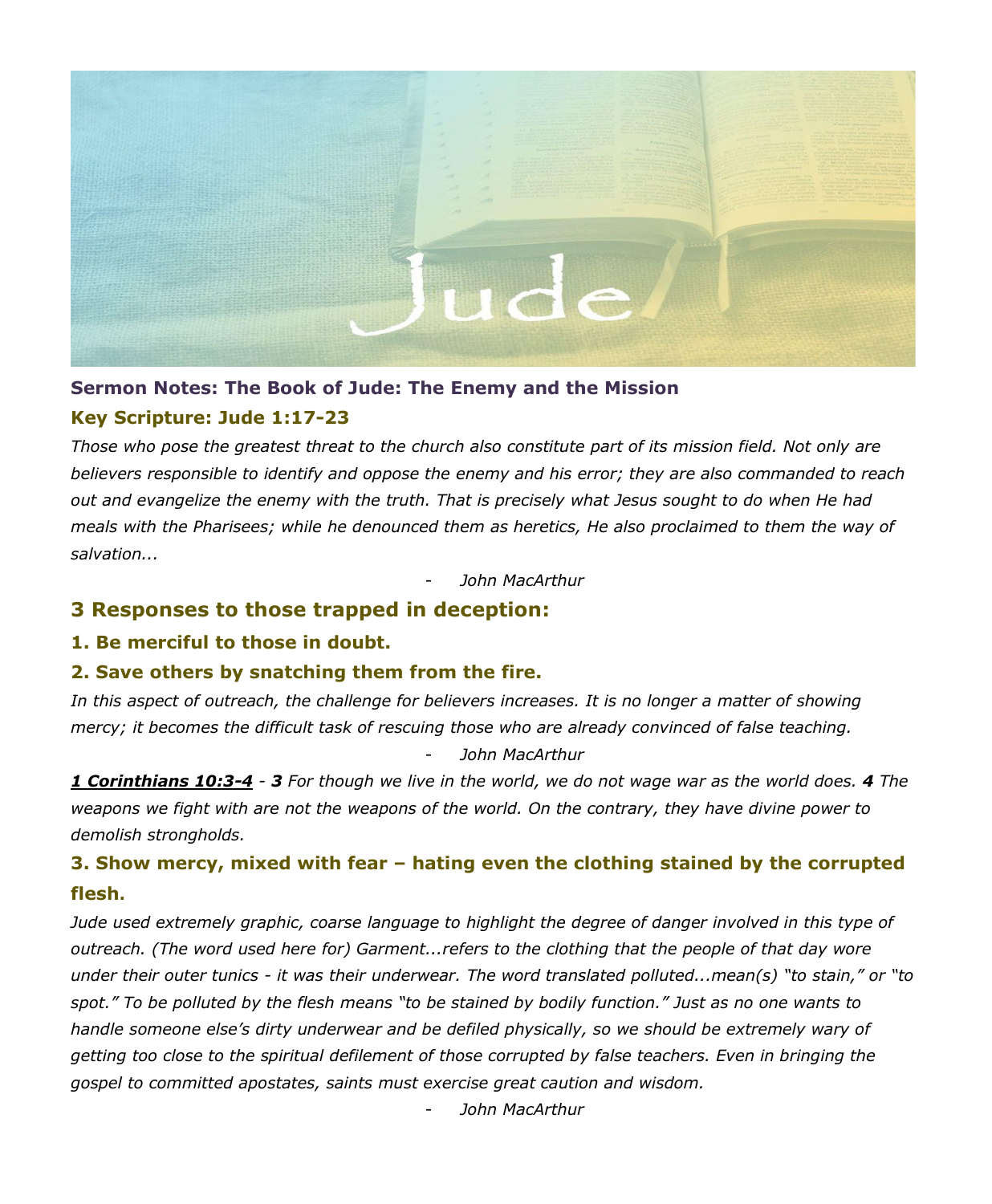## **Application:**

- 1. Commit to praying for someone you know is walking in deception. Share the truth of the gospel with them if you feel led.
- 2. Sign up for the 6-week bible study on evangelism from ONE Waupun. To do so go to this website: [www.onewaupun.com/grow/evangelism.cfm](http://www.onewaupun.com/grow/evangelism.cfm)

# *Upcoming Events*

| Aug 29 | 8:30am - Sunday School Guide Class                             |
|--------|----------------------------------------------------------------|
|        | 9:30am - Pastor Doug, Special Music - Tricia & Jenica De Jager |
|        | 6:30pm - Middle School Pool Party                              |
| Aug 30 | 6:30pm - Women's Ministry Team Meeting                         |
|        | 7:00pm - Deacon Meeting                                        |
| Aug 31 | 8:00am - Prayer Meeting                                        |
| Sept 5 | 9:30am - Pastor Kevin, Men's Chorus                            |
|        |                                                                |

# *Youth News*

**Middle School end of summer pool party** tonight at Andy and Jenny's Glewen's house, 6:30- 8pm. N2997 Marshview Road.

**Coach's meeting tomorrow**, Monday, August 30<sup>th</sup> at 6:30pm

High School Kickoff September 8<sup>th</sup>, 7:30-9pm Middle School Kickoff September 12<sup>th</sup>, 6:30-8pm

# *Bulletin Board News*

**Offering** may be placed in one of the three white offering boxes located in the lobby. Upcoming benevolent schedule: 8/29 Brandon Food Pantry, 9/5 Missionary Salary, 9/12 REACH Waupun, 9/19 Missionary Salary.

**CCCD Van Fund –** We are collecting donations for a new van for the Caribbean Christian Centre for the Deaf. The goal is to collect a total of \$20,000. Donations should be labeled CCCD van fund (on the envelope or check memo) and may be placed in the offering boxes in the lobby.

Congrats to Julie Medema as she celebrates her 94<sup>th</sup> birthday on August 30<sup>th</sup>.

Congrats to Ann Boerson as she celebrates her 81<sup>st</sup> birthday on September 1<sup>st</sup>.

**AMEN** articles are due today.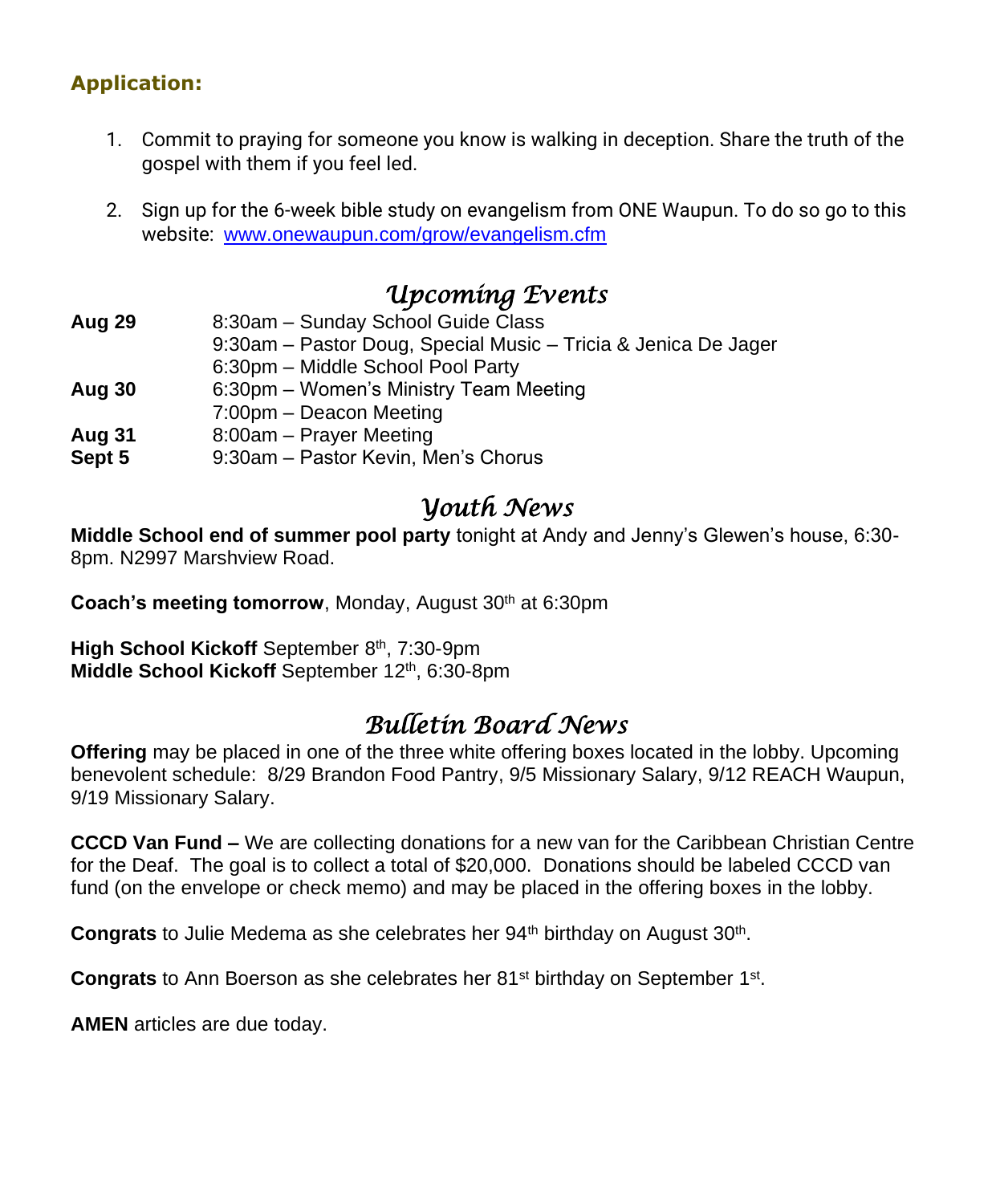**Sample Nomination Ballots** for Elder and Deacon are in your mailbox. Prayerfully consider who you will nominate. We will be nominating in church on Sunday, September 12<sup>th</sup>. You can bring any absentee nominations (please use the sample nomination ballot for this) to the church office before then, in an envelope with your name on it. If you've misplaced yours, there are copies at the Information Center.

**ONE Waupun Bible Study – Evangelism** This October / November, ONE Waupun will be offering a 6-week Bible Study for men and women on the topic of evangelism. As Christians, we have been called by God to lead others to Jesus Christ. But many Christians have some uncertainty about how to effectively share the gospel. How can I articulate my faith in Jesus in a manner that conveys hope, love, and peace? To learn more about this study or to sign up for the morning or evening session, go to [www.onewaupun.com/grow/evangelism.cfm.](https://na01.safelinks.protection.outlook.com/?url=https%3A%2F%2Fwww.google.com%2Furl%3Fq%3Dhttp%253A%252F%252Fwww.onewaupun.com%252Fgrow%252Fevangelism.cfm%26sa%3DD%26ust%3D1630160392492000%26usg%3DAOvVaw37qjuwSzTa9FTNT75-XNJX&data=04%7C01%7C%7C6d65ae26e6164956677608d9666537c9%7C84df9e7fe9f640afb435aaaaaaaaaaaa%7C1%7C0%7C637653407188679947%7CUnknown%7CTWFpbGZsb3d8eyJWIjoiMC4wLjAwMDAiLCJQIjoiV2luMzIiLCJBTiI6Ik1haWwiLCJXVCI6Mn0%3D%7C1000&sdata=16KcJO6S7mK6ORbqtnMJ9ubgWwmKhRfk7K4N2ty7rv8%3D&reserved=0)

**Waupun Piggly Wiggly Brat Fry September 3 & 4** – Stop by and grab some food to help support Waupun teen Libbi Campbell's year at Ravencrest Bible School! From September 2021- May 2022 she will be attending this one-year Bible program to help her grow in faith and Biblical knowledge. Because the school cannot accept FAFSA, she is fundraising to make this possible. Stop by to ask questions and offer support. Thank you!

# *Opportunities to Get Involved*

**Teacher Needs –** We have openings for teaching/helping in multiple grades for both Bible Class and Sunday School this upcoming school year. If you're interested or want more info, contact Adrea.

**Mixed Choir** will be starting on Wednesday, September 8<sup>th</sup> at 6:30pm. We encourage anyone who loves to sing to join us for a time of lifting your voice in singing praise to our great God!

**Men's Chorus** practice starts Wednesday, September 8<sup>th</sup>! Any men interested in making a joyful noise with us, join us at 7:30pm for a few songs and Tony's pizza.